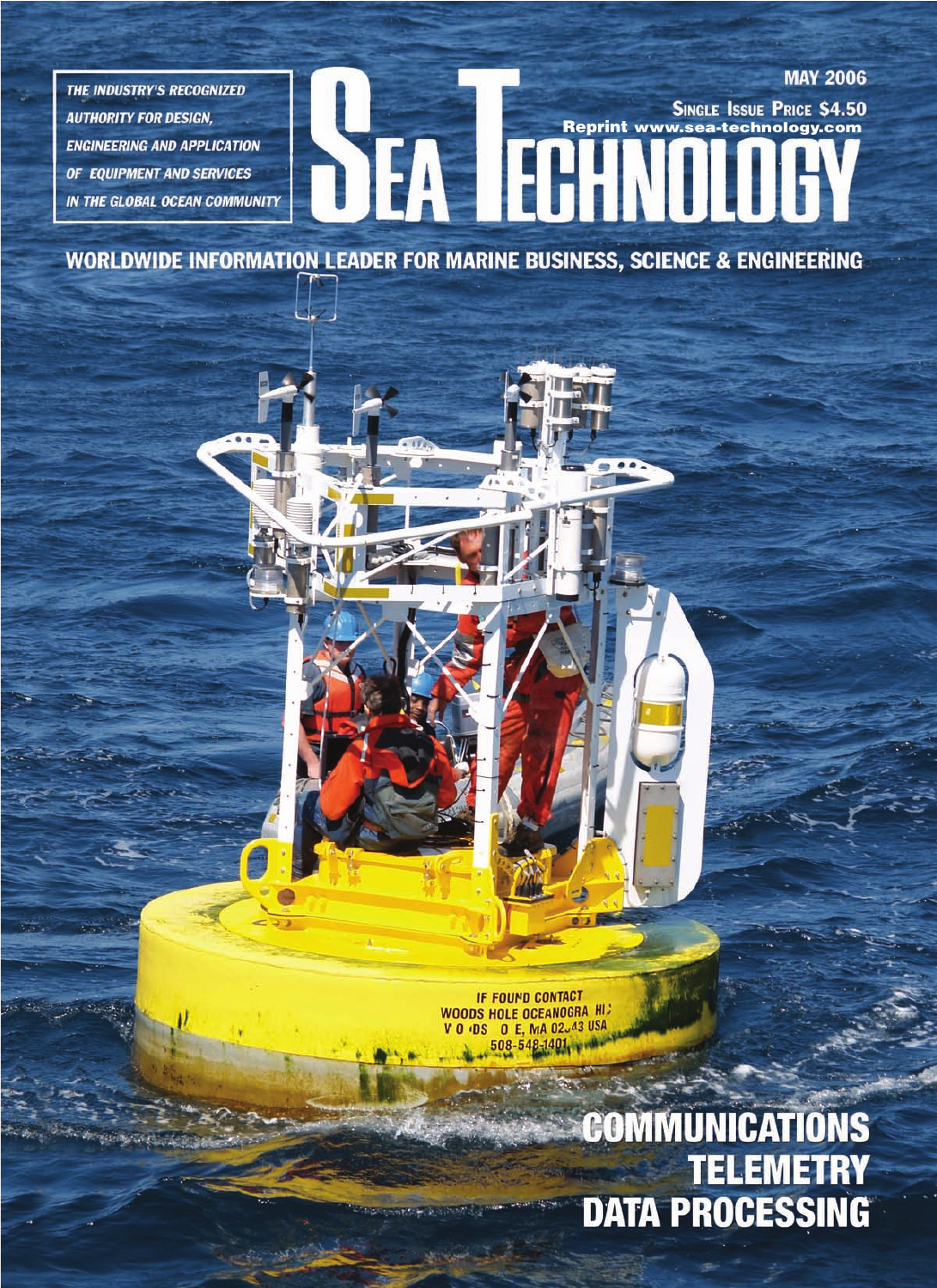# **Through-the-Hull Acoustic Communication Technology**

*Ships Hulls as a Wireless Medium for Networking and Data Transfer Among Spatially Distributed Sensors*

#### **By Kushal Talukdar**

*Director of Research and Innovation Harris Acoustic Products Corp. East Walpole, Massachusetts* **Milica Stojanovic**

### *Principal Scientist*

*Massachusetts Institute of Technology Cambridge, Massachusetts* and

#### **Lee Freitag**

*Senior Engineer Applied Ocean Physics and Engineering Woods Hole Oceanographic Institution Woods Hole, Massachusetts*

**E**stablishing ad-hoc data communication<br>inside the hull of an oceangoing vessel can pose a significant challenge. This lesson was learned during the installation of Improved Meteorology (IMET) modules on volunteer observing ships (VOS) in merchant fleets. IMET modules are sensor clusters de-

veloped by Woods Hole Oceanographic Institution (WHOI) as part of the World Ocean Circulation Experiment.<sup>1</sup> In the program, reliable sea surface temperature (SST) from sensors mounted near the waterline needed to be recorded. Ships that travel the same route are excellent platforms for measuring different data sets over the same areas of the



**(Top) Data collection on TS Enterprise main deck (inset). Acoustic channel response at 100 feet.**

**(Bottom) Typical installation of the modem inside the hull of a ship (left). Close-up of the acoustic transducer (right).** 



ocean. Such ships, however, are in port for such a minimum amount of time, that it does not allow for the elaborate installation of cables to network the instruments. Since VOSs are frequently replaced to meet contracted load needs, the option of running a wire through bulkheads from the SST area to the main deck is impractical and expensive.

While most of the data from the topside sensors could be collected at the vessel's bridge by conventional radio frequency (RF) modem, obtaining the data from the SST sensor proved to be a special challenge. The SST sensor is located well inside the hull so that the metal structure significantly attenuates the electromagnetic energy radiated by the RF modem antenna (similar to the operation of a Faraday cage). This was confirmed in the wireless feasibility study conducted at WHOI.<sup>1</sup> Three approaches for data transfer were tried in the study: RF modems, power line coupling and acoustic modems.

The RF modems worked well only within line of sight. Data transmitted by coupling 120-kilohertz pulses to a 60-hertz, 120-volt AC power line were prone to interference from fluorescent lights. Moreover, it assumes the existence of a common power line between two points of communication, which is not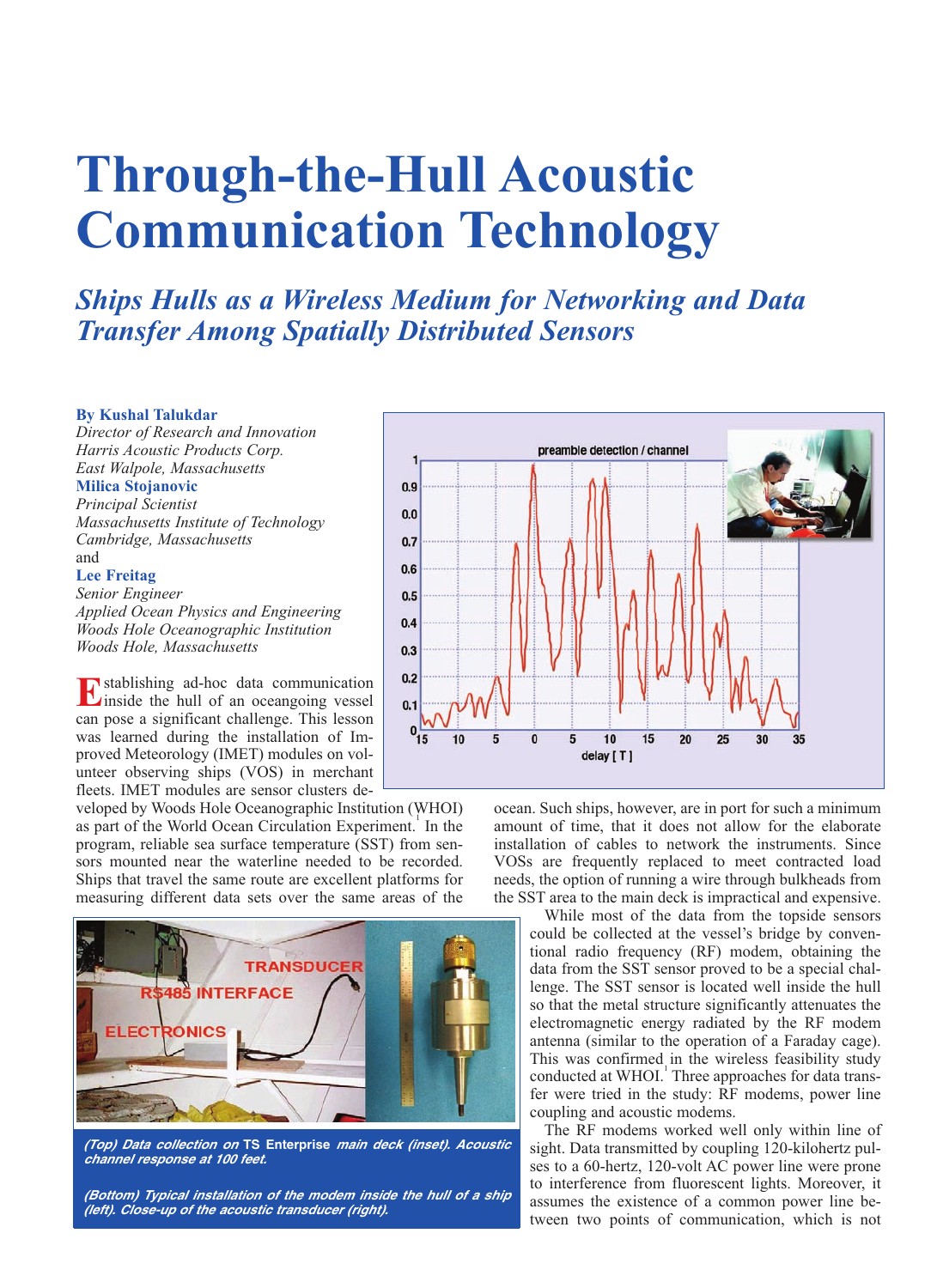*"Ships that travel the same route are excellent platforms for measuring different data sets over the same areas of the ocean."*

always true in a ship. Ultimately, acoustic modems remained as the final choice.

#### **Acoustic Modems**

The through-the-hull acoustic communication technology, developed by Harris Acoustic Products, provided the most promising solution. As a result, a product named Hull-Com was developed for the IMET VOS program. The system consists of two sets of equipment. A local acoustic modem unit (AMU-L) is in a location that is easily accessible—such as the bridge, main deck, etc. The second unit is the remote AMU (AMU-R). This unit is placed next to the SST instrument. Each HullCom AMU consists of an acoustic transducer, acoustic transmit and receive electronics, and a power control and communications interface board. The electronics are contained within a watertight package. The transducer can be installed in any part of the ship's hull structure. It installs quickly using a single #10- 32 mounting hole and does not necessitate any dry-docking.

The acoustic modem can communicate with the ship's data acquisition computer at 9,600 bits per second. Communications can be either RS232 or RS485. An internal battery is available in the AMUs, and battery power is parallel with the external power and maintains the system in the event of a disruption in ship's power. The AMU-R communicates with the SST unit by RS485 at 9,600 baud. Typically though, the ship's power is not available and batteries are necessary.

In order to expedite product development, simple amplitude shift keying was employed in the AMUs—where ones are marked by a short acoustic pulse and the absence of a pulse indicates a zero. Acoustic reverberations in the ship's hull can last on the order of tens of milliseconds. To allow the reverberations to decay, the ones are defined as acoustic pulses that are five milliseconds long, followed by a silence of 45 milliseconds. This scheme provides a low data rate of

20 bits per second over a distance of approximately 50 feet. While modest in terms of data rate and range, this was sufficient for the application requiring temperature information once every hour. At 20 bits per second, a complete temperature message is transmitted in less than five seconds. The electronics board provides power control, interfaces to the temperature sensor, and receives and passes on the data at 9,600 bits per second, but it interfaces to the acoustic transducer at 20 bits per second due to above-mentioned reasons.

**Micro-Modem motherboard (inset). Conceptual diagram of sensor-modem network. Message relay will increase ranges beyond the direct path limit.**

This system has been tested on the WHOI vessel *Oceanus*, on the National Oceanic and Atmospheric Administration ship *Ronald H. Brown* and has been installed in a few merchant ships as part of the VOS-IMET program.

#### **Digital Development**

Research to improve the range and data rate of throughthe-hull acoustic communication is ongoing. Initial attempts to improve the data rate using other non-coherent communication schemes—such as frequency shift keying, differential phase shift keying and minimum shift keying proved to be bounded by an upper limit of 80 bits per second due to the multi-paths.

Simulations with real-channel responses indicated the possibility of using phase-coherent detection and equalization of bandwidth-efficient, linearly modulated signals to achieve higher bit rates.<sup>2</sup> A series of experiments were conducted onboard the Massachusetts Maritime Academy's *TS Enterprise*. Candidate signal sets were designed. The modulation methods included binary phase shift keying (BPSK), quadrature phase shift keying (QPSK), 8-PSK and 16-quadrature amplitude modulation. The signals were transmitted from the aft of the vessel on the main deck and were received at different stations along the same deck. The different receiver configurations included a linear and decision feedback equalizer (DFE) with symbol-spaced or fractionally spaced feed-forward filtering.

Excellent results were obtained for all of the modulation schemes for a distance of 50 feet. The signals were successfully recorded and processed at the rate of 800 symbols per second, and bit rates of 800, 1,600, 2,400 and 3,200 bits per second were achieved corresponding to the varying modulation levels (two, four, eight, 16).

At 100 feet, successful detection was achieved with BPSK and QPSK. The major distortion observed in the system was the inter-symbol interference (ISI). The ISI was caused by the multi-path propagation, and the delay spread observed in the experiments was between 25 and 50 milliseconds, resulting in severe ISI that spanned multiple symbol intervals. To overcome the ISI, use of the DFE proved essential, and a symbol-spaced DFE operating under the least mean squares algorithm was found to offer the minimum complexity solution up to a distance of 100 feet. Detection at longer ranges is currently limited by the band-

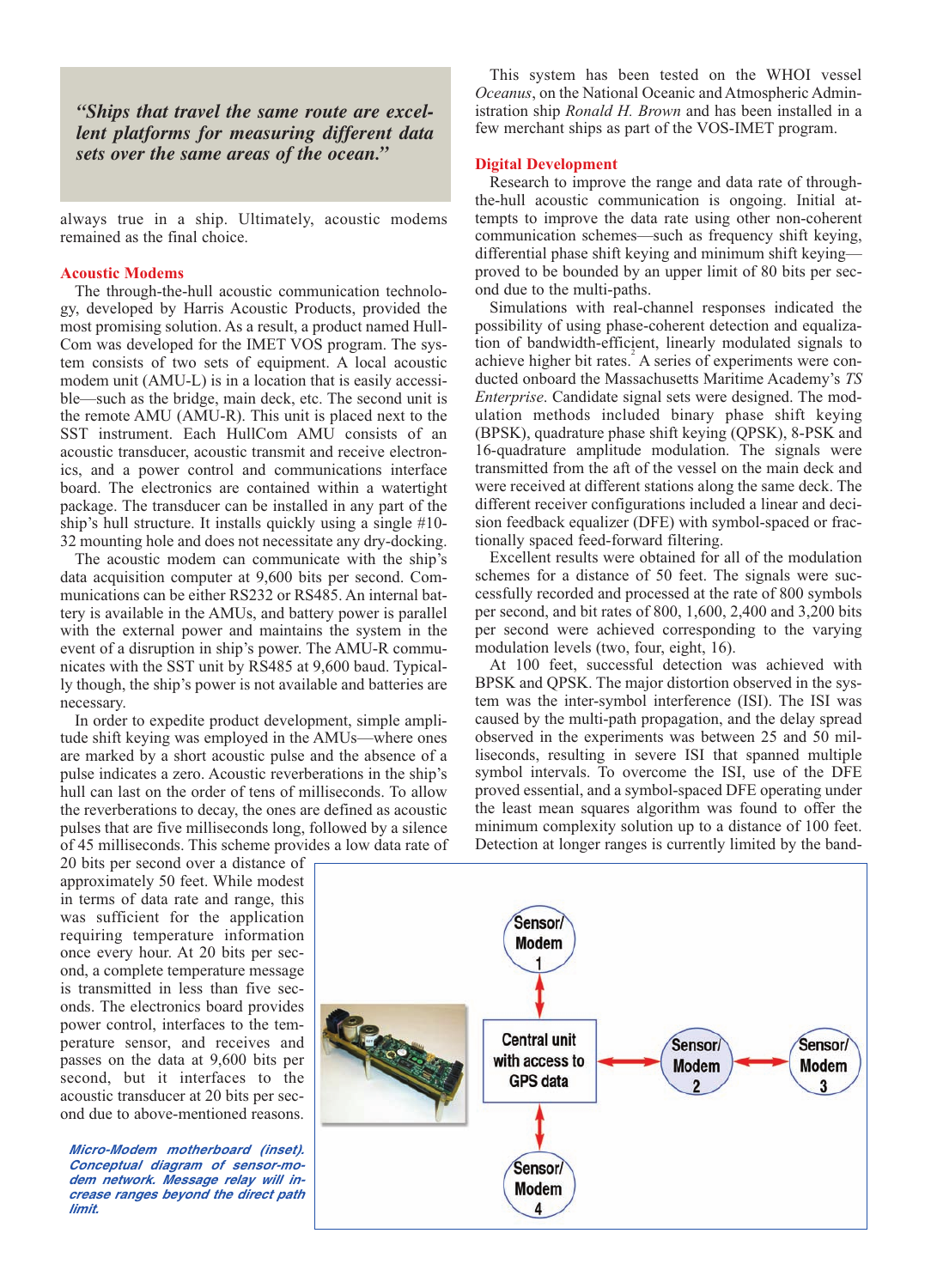#### **Results from QPSK data detection performance at 100 feet.**

width of the transducer and the acoustic power level. Research is ongoing for an improved transducer. The algorithms will be ported to a low-power proven digital signal processor, the Micro-Modem, that was developed at WHOI for underwater communications.

The extended range of 100 feet, and the higher data rate of 1,600 bits per second already mark a significant improvement double the range and 80 times the data rate over older versions of the modems. The ranges can be further extended by putting the modems in a networked configuration. These improvements open up the possibility of applying the technology to a number of other emerging areas.

#### **Application Areas**

One of the possible new application areas will be the automatic monitoring of ballast water discharge compliance. The increase of

sea-borne commerce over the last century has increased the vulnerability of native ecosystems and the associated local economy and public health. Threats come from the release of non-indigenous species into new environments from the ballast water discharge of the ships. To reduce the threat, the U.S. Congress passed the National Invasive Species Act of 1996 that requires ships entering U.S. waters from outside the Exclusive Economic Zone to report ballast water management practices. There are different ways to manage ballast water to reduce the threats from aquatic nuisance species. These methods include isolation (discharging water in special reception facilities or returning water to its original location), treatment (mechanical, physical or chemical treatment of the water before discharging) and exchange (flushing the tanks in deep water by empty-refill or flowthrough techniques).

Of the three main possibilities, only ballast water exchange is the most economical at present, and is the focus of the U.S. Coast Guard. The new mandatory ballast water management (BWM) reporting program is applicable to all transoceanic ships visiting a U.S. port. Currently, ship operators achieve BWM compliance by manually filling out a Coast Guard form, which is difficult to verify for accuracy and integrity. The need to reduce the burden of paperwork for ship operators, while providing verifiable information to the authorities, will grow in the future. Countries such as New Zealand and Australia already have national BWM rules. The International Maritime Organization has also adopted a convention for comprehensive BWM among all the participating countries.

Since ballast tanks are located in various parts of a ship, collecting the sensor data that monitors the water levels or flows from those tanks in a cost-effective manner can be a significant challenge. The higher data rate acoustic modems can be used to create an inexpensive network of ballast tank sensors, and automated, tamper-proof reports can be generated when needed.

Other potential application areas include the monitoring of wastewater discharge, tank gauging, water ingress mon-



itoring in bulk carriers, independent fuel consumption monitoring in chartered vessels and data communication for marine black boxes.

#### **Acknowledgements**

The material in this article is based in part upon work supported by the National Science Foundation under grant numbers DMI-0450355 and DMI-0319497.

Any opinions, findings, conclusions or recommendations expressed in this article's material are those of the authors and do not necessarily reflect the views of the National Science Foundation.

The authors will like to thank David Hosom from WHOI for his support toward the HullCom development, the officials at Maritime Administration for permission to be onboard the *TS Enterprise* and the captain and the crew of the vessel for their support. */st/*

#### **References**

- 1. Hosom, D. S., R. A. Weller, R. E. Payne and K. E. Prada, "The IMET (Improved Meteorology) Ship and Buoy System," *Journal of Atmospheric and Oceanic Technology*, pp. 527-540, 1995.
- 2. Strojanovic, M., J. A. Catipovic and J. G. Proakis, "Phase Coherent Digital Communications for Underwater Acoustic Channels," *Institute of Electrical and Electronics Engineers Journal of Oceanic Engineering*, vol. 19, pp. 100-111, 1994.
- 3. Collins, Adm. Thomas, "Mandatory Ballast Water Management Program for U.S. Waters," *Federal Register*, vol. 68, no. 146, pp. 44,691-44,696, July 30, 2003.

For more information on this subject matter, visit our Web site at www.sea-technology.com and click on the title of this article in the Table of Contents.

*Kushal Talukdar is the director of research and innovation at Harris Acoustic Products. He is responsible for conducting funded research and developing new products. Talukdar received a*